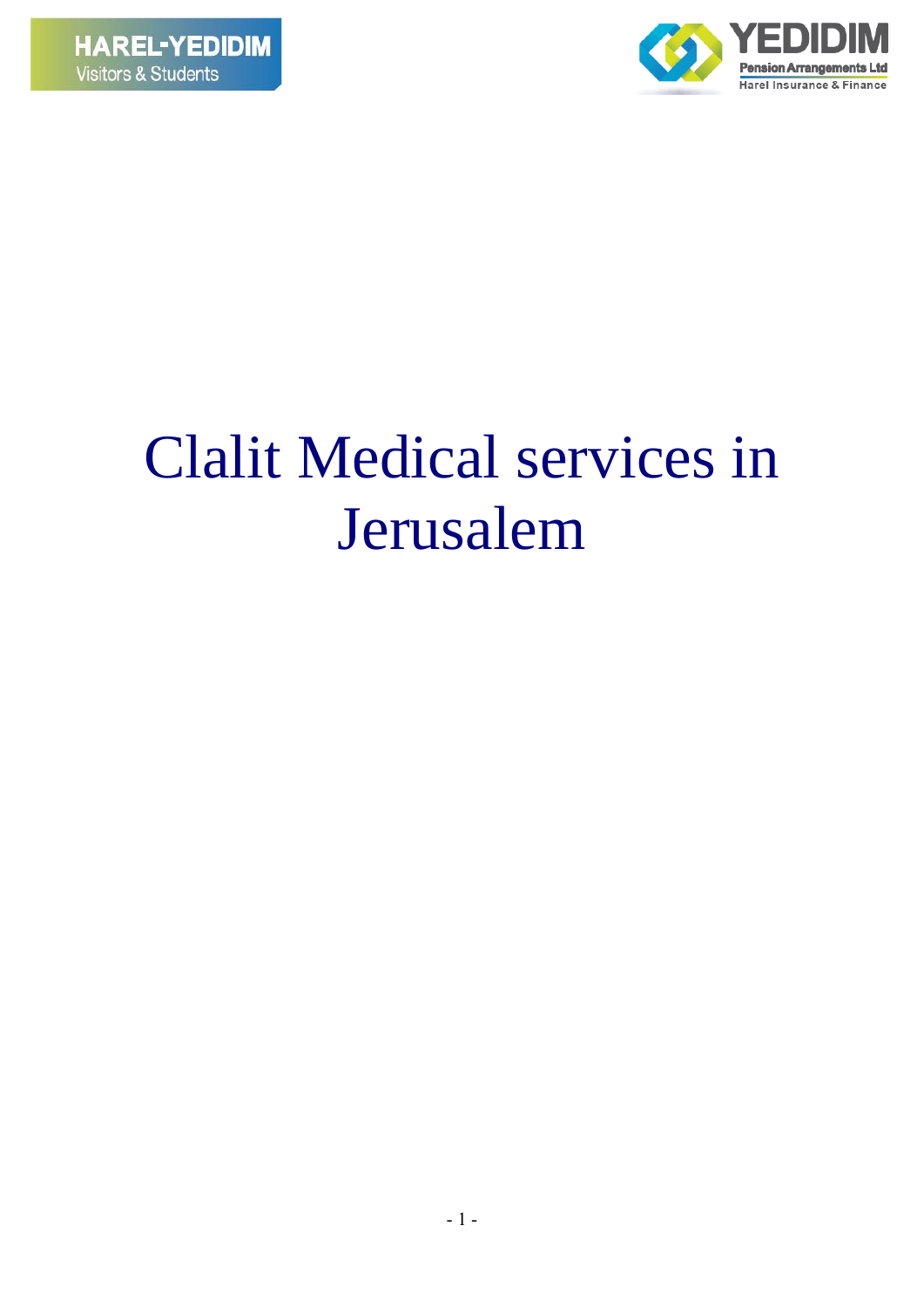#### Dear Insuree

Harel Insurance & Finance Ltd., Israel's leading firm in Health Insurance, and Harel-Yedidim , the overseas division of Yedidim Ltd., are pleased to welcome you to Israel. Our team will help you to enjoy a professional service and assistance 24 hours a day.

The services will be given by the Clalit Health Services, which has clinics throughout Israel. You may choose to register with one of the clinics and make it your home clinic. The magnetic card that the Clalit issues must be presented to receive health services, medication or tests. Please make sure to carry your magnetic card at all times.

## 1) **Medical Services in Jerusalem:**

- a) Schedule an appointment with a doctor:
	- i) For an appointment with a family (primary care) physician call the Clalit clinic directly.
	- ii) For an appointment with a specialist Call the Clalit Call Center at \*2700 and press "4" for service in English.

The Call Center operates at:

| (a) Sunday-Thursday | $8 AM - 7 PM$ |
|---------------------|---------------|
| (b) Friday          | 8 AM – 1 PM   |

#### b) Medications:

- You may purchase prescription medicine **without co-pay only at the pharmacies located in the Clalit clinics.**
- Medication included in the government's Health Service Basket (*sal habriyut*) **is generally provided free of charge**.
- Medication **not included** in the Health Service Basket **is paid for by the Insuree**. Therefore, if your doctor writes a prescription, you should remember to ask for medication that is included in the Health Service Basket.

 **Appendix A below** includes a list of pharmacies in Jerusalem under the agreement with the Clalit, where you can purchase medicines in the Health Service basket with co-pay of NIS 14 for each .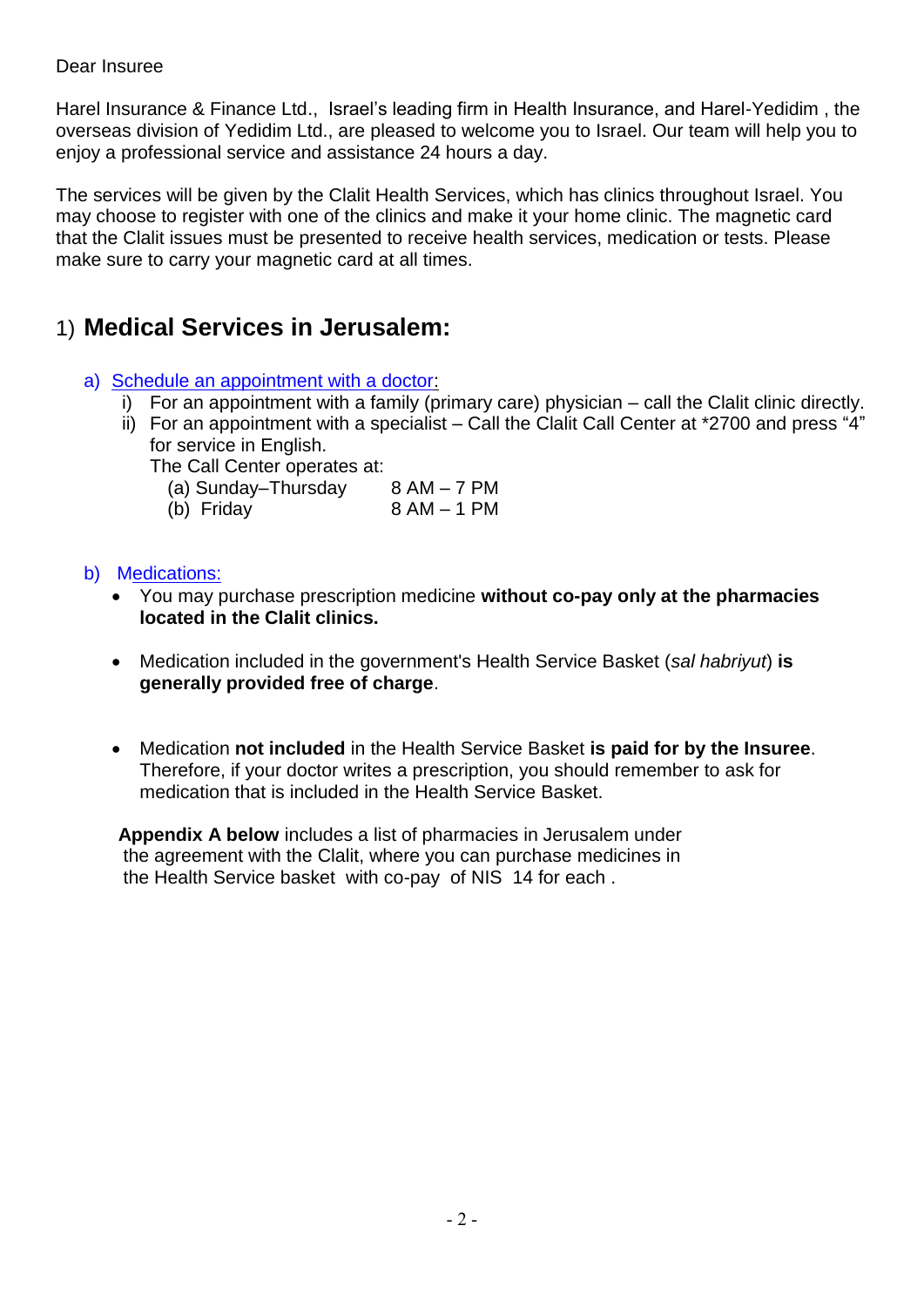#### c) Gynecologist:

#### The **Clalit Women's Health Centers** are located at:

- Shaarei Tzedek Hospital Building in Jerusalem. To schedule an appointment, please call \*2700, and ask to see a doctor who speaks English. (To contact the Women's Health Center directly, dial 02-5676822 and press "5" for the office).
- Ramot Eshkol Clinic. To schedule an appointment, please dial \*2700. (To contact the Ramot Eshkol Clinic directly, dial 02-5889501).

#### **You must present your magnetic card to receive service.**

#### d) Hospitals

The hospital which is under agreement with Clalit Health Services in Jerusalem is:

#### **Sharei Tzedek Hospital only**

#### **Do not use any other hospital in Jerusalem**.

#### e) Doctor's home visits 24 hours a day:

Call **"Bikur Rofe" Contact Center** – 1-800--260-660 – and ask for a doctor's home visit. A doctor will come to your place of residence within 2-3 hours (no co-pay).

f) Ambulance:

The Clalit will cover ambulance expenses only if there was a hospitalization of more than 24 hours.

#### g) Emergency dental treatment

Emergency dental treatment is provided by Clalit Smile Clinics located throw-out Israel. There is no need to schedule an appointment. In case emergency dental problems, you can go directly to: "Maoz" clinic: 26 Ben-Yehuda St. Jerusalem. Opening Hours: Sun-Thu 08:00-20:00, Fri 08:00-13:00

#### **You must present your magnetic card in order to receive service.**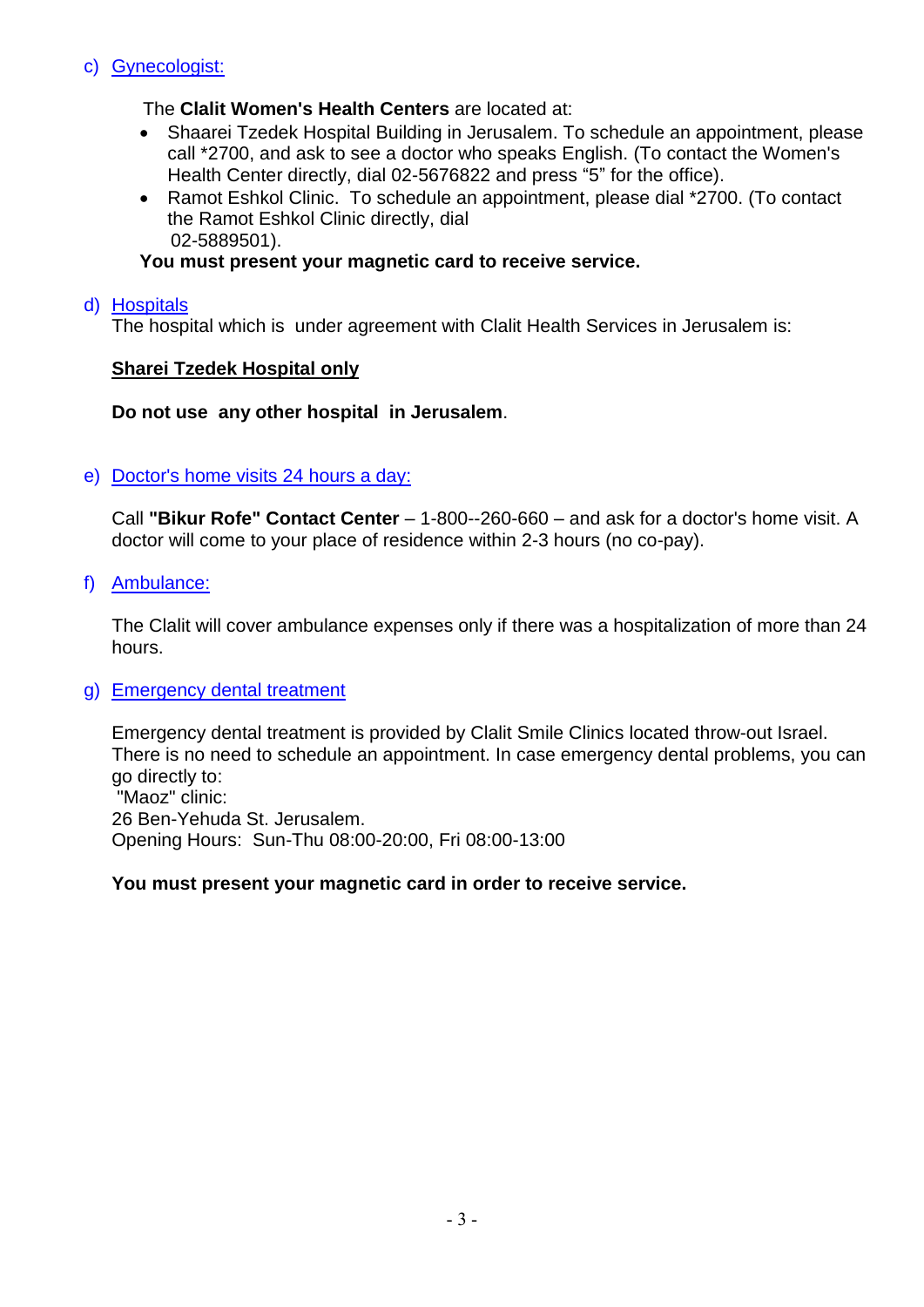## **2) Emergency Services and Services After Clinic Hours**

#### a) At night, from 7 PM to 6 AM the next morning:

- If you feel unwell at night you may do one of the following:
	- 1. Contact the "Bikur Rofe" Call Center 1800-260-660 and request a **house call**. A doctor will come to see you within 3 hours.
	- 2. Consultation With a doctor: You can also ask the Bikur Rofe service representative to consult with the doctor:1800-260-660. If the doctor will find that it is an emergency he will refer you to the closest emergency room and fax there the referral to the ER. Consultation with a Bikur Rofe doctor is free of charge.
	- 3. Call \*2700 .Press "4" for the English operator , then press "5" and wait for consultation with a nurse on duty. If it is necessary to refer you to the emergency room for urgent treatment, the nurse will send a letter of referral directly to the emergency room to which you are referred. That way, Clalit will cover the cost of the visit to the emergency room (according to the terms of the policy).
- If you decide to go to the emergency room without a letter of referral, **you will be charged for the emergency room service**.
- In other words, a visit to the emergency room is free of charge **ONLY if you have received a letter of referral** from a Clalit or Bikur Rofe physician, or when one of the following criteria is met:
	- 1. An injury that requires stitches
	- 2. Aspiration of a foreign body into the windpipe
	- 3. Any new fracture
	- 4. Serious dislocation or the shoulder or a joint
	- 5. Penetration of a foreign body into the eye
	- 6. A snake bite
	- 7. Hospitalization more than 24 hours
- b) TEREM Immediate Care: 24/7 Service

Treatment is provided with a 45 shekels co-pay (non refundable) on weekends between 1 PM Friday and 6 AM Sunday.

For any treatment provided on weekdays, you will be charged 85 shekels, which will not be reimbursed.

TEREM Clinics in Jerusalem:

- (1) 15 Sarei israel St.,. Tel: 1-599-520-520. Operates 24/7.
- (2) 158 Moshe Dayan St. Pisgat- Zeev Tel: 1599-520-520. Opening Hours: Sunday-Thursday 4PM-11:30PM. Friday, Saturday 10AM-11:30PM. Tel: 1599-520-520.
- (3) 6 Yenovski St. (Hatayelet) (the corner of Derekh Hevron), Talpiot. Tel: 1-599-520- 520. Operates 7 days a week from 9 AM to 11:30 PM.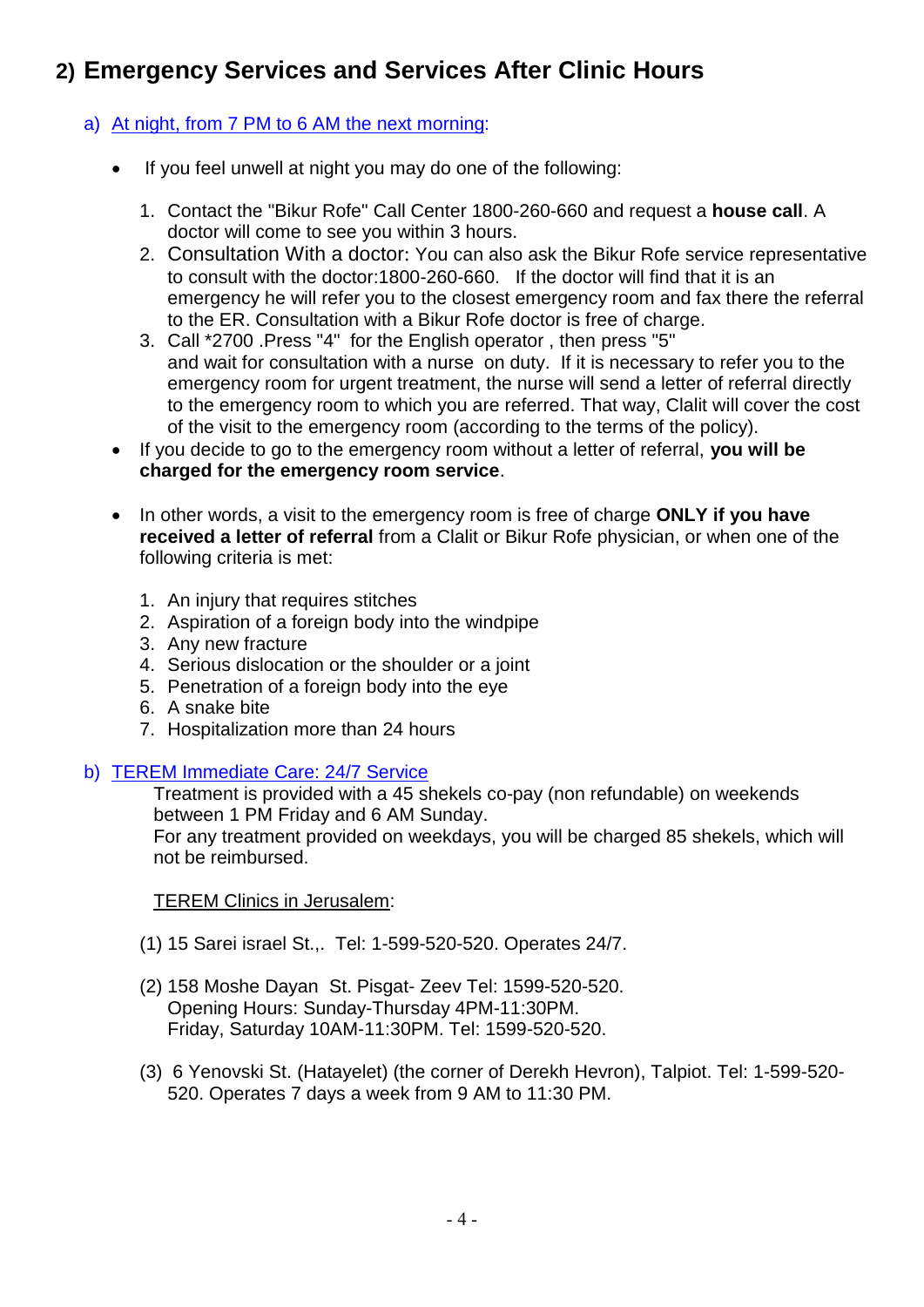#### c) CLALIT Night Clinics

In order to receive medical services at these night clinics, you must represent your magnetic card. **There is no co-pay.**

#### **i) Pisgat Ze'ev Night Clinic**

Address: Hashisa Asar St. Pisgat Ze'ev. Tel: 02-5843666 Buses: 25, 8, 22, 46, 49

| <b>Clinic hours</b> |              |  |  |  |
|---------------------|--------------|--|--|--|
| Sunday, Tuesday,    | 7 PM - 11 PM |  |  |  |
| Thursday            |              |  |  |  |
| Monday, Wednesday   | 4 PM - 11 PM |  |  |  |
| Friday              | Closed       |  |  |  |
| Saturday            |              |  |  |  |

#### **ii) Ramot Night Clinic**

Address: 1 Lui Lipski St. Ramot Alef. Tel: 02-5481777 Buses: 16, 34, 35

| <b>Clinic hours</b> |                       |  |  |
|---------------------|-----------------------|--|--|
| Sunday, Tuesday,    | 7 PM - 11 PM          |  |  |
| Thursday            |                       |  |  |
| Monday, Wednesday   | 4 PM - 11 PM          |  |  |
| Friday              | Closed                |  |  |
| Saturday            | From 30 min after the |  |  |
|                     | Sabbath ends until 12 |  |  |
|                     | midnight              |  |  |
|                     |                       |  |  |

#### **iii) Kiryat Hayovel Night Clinic**

Address: 63 Borochov St. Kiryat Hayovel. Tel: 02-6440777 Buses: 26, 24, 18, 19

| <b>Clinic hours</b>       |                               |  |  |  |
|---------------------------|-------------------------------|--|--|--|
| Sunday, Tuesday, Thursday | l 7 PM – 11 PM                |  |  |  |
| Monday, Wednesday         | 4 PM - 11 PM                  |  |  |  |
| Friday                    | Closed                        |  |  |  |
| Saturday                  | From 30 min after the Sabbath |  |  |  |
|                           | ends until 12 midnight        |  |  |  |

## **3) Services Outside the Clalit Clinics Facilities**

If a Clalit doctor refers you for tests such as ultrasound, blood tests or the like, you must go to the clinic office and get instructions from the secretaries.

In general, for services in the Clalit clinics you do not need a letter of payment, but you must present your magnetic card and the referral from your doctor (there is no co-pay).

If you are referred for tests to a clinic or a hospital that does not belong to Clalit Health Services, you will need to have a letter of payment from the Clalit office. Issuing such a letter takes between 3 to 7 days. Please do not forget to consult the clinic office immediately after you see your doctor.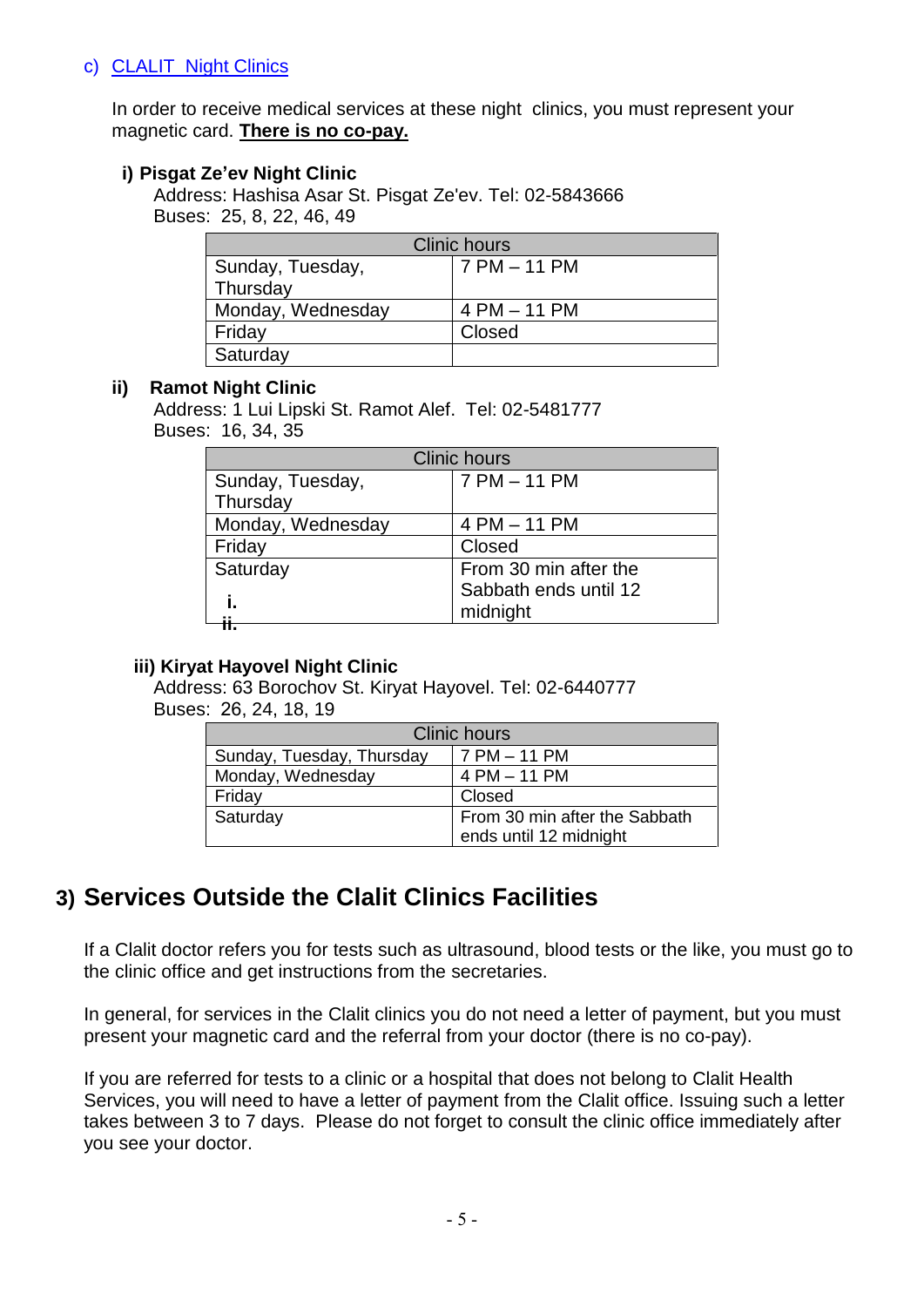## 4) **Clalit Clinics in Jerusalem**

There are pharmacies in all the following clinics

#### a) Regev Clinic

| Address:            | 64 Bar Cochva, French Hill                  |
|---------------------|---------------------------------------------|
| Tel:                | 02-5811156- Dial 3 to the office and then 8 |
| Clinic manager:     | Alexander                                   |
| Buses:              | 68, 77                                      |
| <b>Clinic Hours</b> |                                             |

| Sunday         | <b>Monday</b> | Tuesday         | Wednesday                                                                                         | Thursday   Friday |  |
|----------------|---------------|-----------------|---------------------------------------------------------------------------------------------------|-------------------|--|
|                |               |                 | 7 AM - 12:00 PM 7 AM - 14:30 PM 7 AM - 12:00 PM 7:30 AM - 12:30 PM 8 AM - 2:30 PM 8 AM - 11:45 AM |                   |  |
| 4 PM - 6:30 PM |               | 4 PM $-6:30$ PM |                                                                                                   |                   |  |

#### b) Metudela Clinic

| Address:            | 5 Metudela St., Rehavia                       |
|---------------------|-----------------------------------------------|
| Tel:                | 02-539-8555 - Dial 3 to the office and then 8 |
| Clinic manager:     | Varda                                         |
| Buses:              | 9, 19, 17, 32                                 |
| <b>Clinic Hours</b> |                                               |
|                     |                                               |

| Sunday          | Monday | Tuesday        | Wednesday   Thursday   Friday                                  |                                |
|-----------------|--------|----------------|----------------------------------------------------------------|--------------------------------|
|                 |        |                | 8 AM - 12:45 PM 8 AM - 1:30 PM 8 AM - 12:45 PM 8 AM - 12:45 PM | 8 AM - 2:30 PM 8 AM - 11:45 AM |
| 14 PM – 6:30 PM |        | 4 PM – 6:30 PM |                                                                |                                |

List of Family Medicine (Primary Care) Doctors

- 1. Dr. Nagla
- 2. Dr. Savag
- 3. Dr. Sever
- 4. Dr. Graydinger

Please notice:

In case of an emergency, if your doctor is not available, you can go directly to the clinic and see a doctor on duty without an appointment, Sunday – Friday between 8 AM – 11 AM.

#### c) Talpiot Clinic

| Address:            | 75 Derech Beit Lechem, Talpiot               |
|---------------------|----------------------------------------------|
| Tel:                | 02-5457000 - Dial 3 to the office and then 8 |
| Clinic manager:     | Mrs. Ilanit                                  |
| Buses:              | 26, 24, 18, 19                               |
| <b>Clinic Hours</b> |                                              |

| Sunday                   | Monday                    | Tuesdav                   | Wednesday                 | Thursdav                 | Fridav                    |
|--------------------------|---------------------------|---------------------------|---------------------------|--------------------------|---------------------------|
| 7:45 AM -<br>12:45 PM    | $7:45$ AM $-$<br>12:45 PM | $7:45$ AM $-$<br>12:45 PM | $7:45$ AM $-$<br>12:45 PM | $7:45$ AM $-$<br>2:30 PM | $7:45$ AM $-$<br>12:30 PM |
| $3:45$ PM $-$<br>6:30 PM |                           | $3:45$ PM $-$<br>6:30 PM  |                           |                          |                           |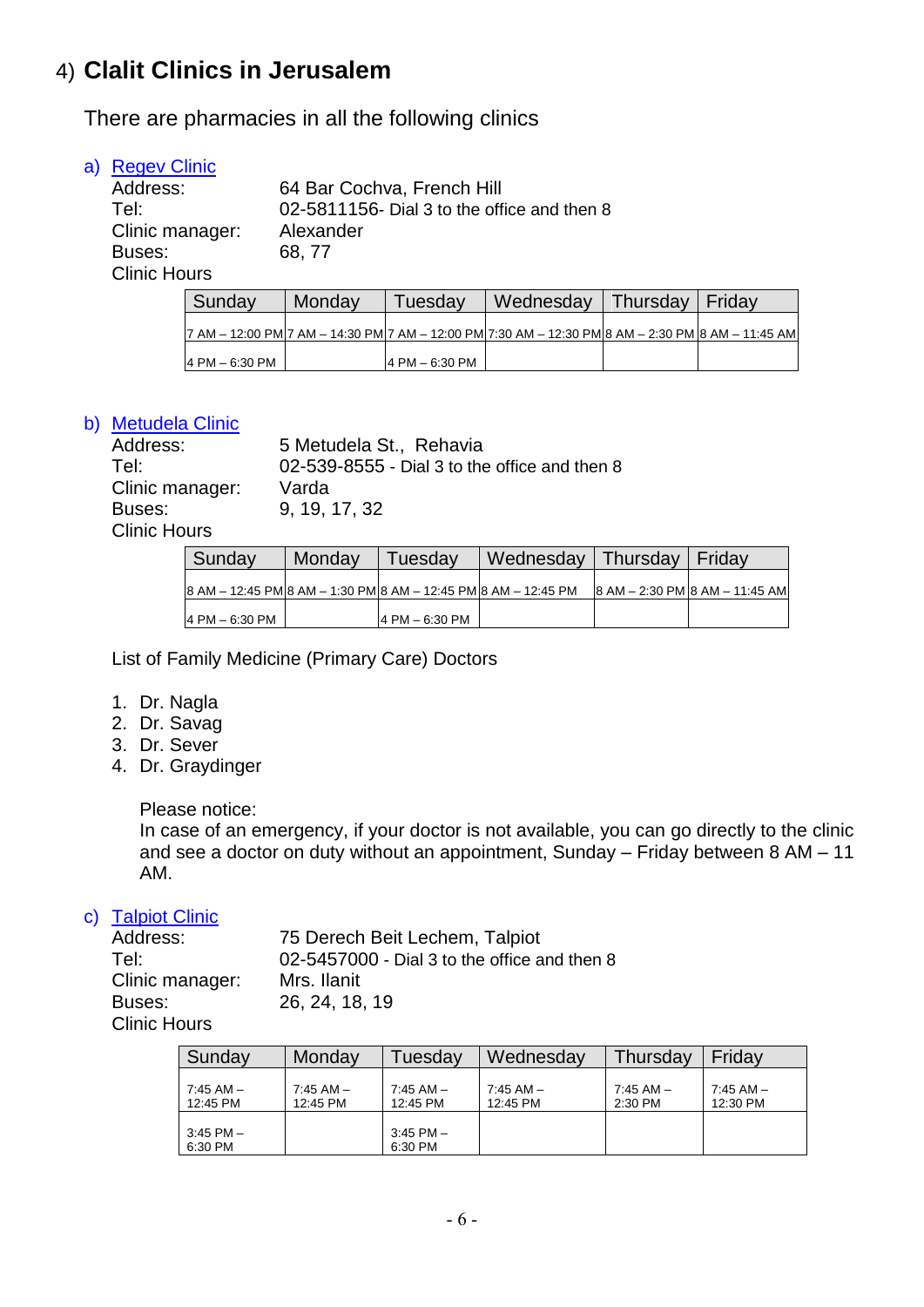#### d) Pisgat Zeev Clinic

| Address:        | 11 Hasayeret Hayerushalmit St. Pisgat Zeev   |
|-----------------|----------------------------------------------|
| Tel:            | 02-5843666 - Dial 3 to the office and then 8 |
| Clinic manager: | Mrs. Nava Ben-Shushan                        |
| Buses:          | 25, 22, 46, 8                                |

#### Clinic Hours

| Sunday                   | Monday                | Tuesdav             | Wednesday                 | Thursdav              | Friday                    |
|--------------------------|-----------------------|---------------------|---------------------------|-----------------------|---------------------------|
| $7:30$ AM $-$<br>6:45 PM | $7:30$ AM $-$<br>3 PM | $7:30$ AM $-$<br>PM | $7:45$ AM $-$<br>12:45 PM | $7:30$ AM $-$<br>1 PM | $7:30$ AM $-$<br>11:45 AM |
|                          |                       | $4 PM -$<br>6:45 PM |                           | $4 PM -$<br>6:45 PM   |                           |

#### List of Doctors

- 1. Dr. Mordechai Levenstein
- 2. Dr. Farcha Levi
- 3. Dr. Michael Goldshmit

#### e) Bnei- Brith (Shtrauss) Clinic

| Address:        | 22 Bnei Brith St                                  |
|-----------------|---------------------------------------------------|
| Tel:            | Tel: 02-6706632 - Dial 3 to the office and then 8 |
| Fax             | 02-6252587                                        |
| Clinic manager: | Sarah                                             |
| Buses:          | 22, 27, 3, 4, 9, 25, 45, 39, 35, 36, 15           |

#### Clinic Hours

| Sunday                    | Monday                | Tuesdav                  | Wednesday                 | Thursday                 | Fridav                    |
|---------------------------|-----------------------|--------------------------|---------------------------|--------------------------|---------------------------|
| $7:30$ AM $-$<br>12:45 PM | $7:30$ AM $-$<br>3 PM | $7:30$ AM $-$<br>3:30 PM | $7:30$ AM $-$<br>12:PM 30 | $7:30$ AM $-$<br>6:30 PM | $7:30$ AM $-$<br>12:30 PM |
| $4 PM -$<br>6:45 PM       |                       |                          |                           |                          |                           |

#### English-Speaking Doctors

- 1. Dr. Marian Ben-Yishay Family & Pediatrics
- 2. Dr. Koifman Family physician
- 3. Dr. Shalom Turgeman Family & Pediatrics
- 4. Dr. Yulia Lipkin– Pediatrics

#### f) Maoz Clinic

| Address:        | 26 Ben-Yehuda St                                  |
|-----------------|---------------------------------------------------|
| Tel:            | Tel: 02-6292333 - Dial 3 to the office and then 8 |
| Clinic manager: | Mrs. Gila                                         |
| Buses:          | 9, 4, 32, 48, 7, 8, 22, 71, 72                    |

#### Clinic Hours

| Sunday | Mondav | Tuesdav                                                           | Wednesday | Thursday               | Fridav             |
|--------|--------|-------------------------------------------------------------------|-----------|------------------------|--------------------|
|        |        | 7 AM - 6:30 PM   7:30 AM - 3 PM   7 AM - 6:30 PM   7:30 AM - 3 PM |           | $17:30$ AM $-$<br>3 PM | 7:45 AM - 12:30 PM |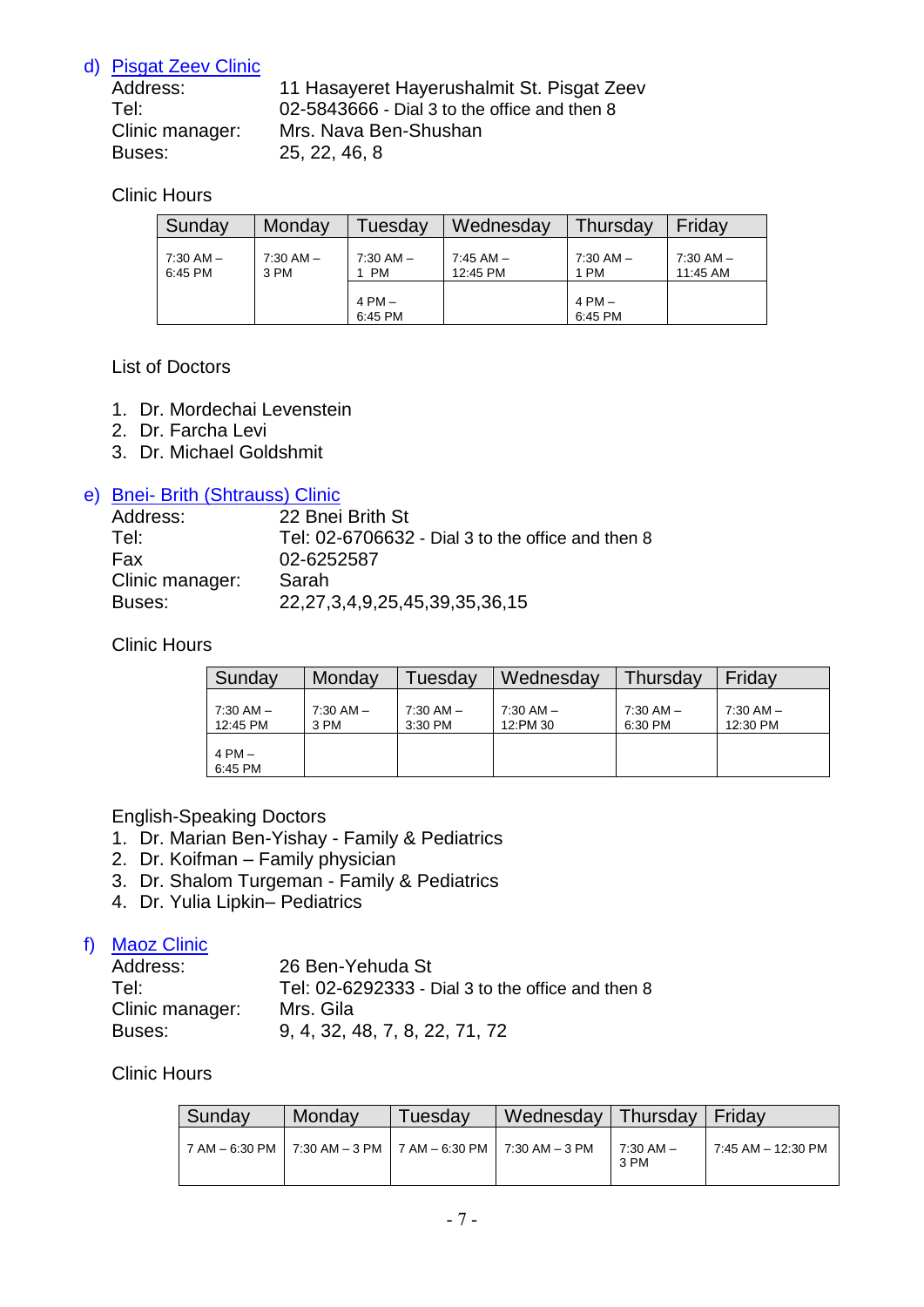English-Speaking Doctors

Dr. Noam Ofek, Dr Dorit Aviad

#### g) Sheikh Jerash Clinic

| Address:        | 5 Kalermon Jano St.                          |
|-----------------|----------------------------------------------|
| Tel:            | 02-5893720 - Dial 3 to the office and then 8 |
| Clinic manager: | Mr. Ahmed Lipkirat                           |
| Buses:          | 26, 9, 23                                    |

Clinic Hours

| Sunday   | Monday   |            | Tuesday   Wednesday   Thursday   Friday |         |           |
|----------|----------|------------|-----------------------------------------|---------|-----------|
| $7 AM -$ | $7 AM -$ | $7$ AM $-$ | $7$ AM $-$                              | $7AM -$ | 7:30 AM – |
| 5:30 PM  | 5:30 PM  | 5:30 PM    | 5:30 PM                                 | 5:30 PM | 11:30 AM  |

 To visit a family doctor, you can go directly to the clinic. There is no need to make an appointment.

#### h) Ramot Eshkol Clinic

| Address:                                                 | 12 Faran St., Ramat Eshkol  |  |  |  |
|----------------------------------------------------------|-----------------------------|--|--|--|
| Tel:                                                     | 02-5889501, 02-5889555      |  |  |  |
| Clinic Manager:                                          | Mr. Yoni Dachlika           |  |  |  |
| Buses:                                                   | 4, 4A, 8, 28, 45, 9, 26, 25 |  |  |  |
| Please ask the secretaries for English-speaking doctors. |                             |  |  |  |

Clinic Hours

| Sunday  | Monday     | ⊺uesday  | Wednesday       | Thursday | Fridav  |
|---------|------------|----------|-----------------|----------|---------|
| $8AM -$ | $8$ AM $-$ | $8 AM -$ | 8 AM - 12:45 PM | $8AM -$  | 8 AM –  |
| 5:45 PM | 3:45 PM    | 5:45 PM  |                 | 5:45 PM  | 12 noon |

### **5) Harel-Yedidim office**

We at Harel-Yedidim are pleased to serve you. Do not hesitate to call us:

| $\bullet$ | <b>Regular office hours</b> |                               |
|-----------|-----------------------------|-------------------------------|
|           | Tel:                        | 03-6386216                    |
|           | Fax:                        | 03-6874534                    |
|           | Office hours:               | Sunday - Thursday 08:00-15:30 |

#### After office hours 24/7 you can call :

| <b>Meytal Assor</b> | Tel: 052-2360037         |
|---------------------|--------------------------|
| Einat Cohen         | Tel: 054-5297775         |
| Email:              | y health@yedidim.co.il   |
| Web:                | www.yedidim-health.co.il |

#### **Sincerely,**

#### **Einat Cohen Division for Overseas Visitors and Students**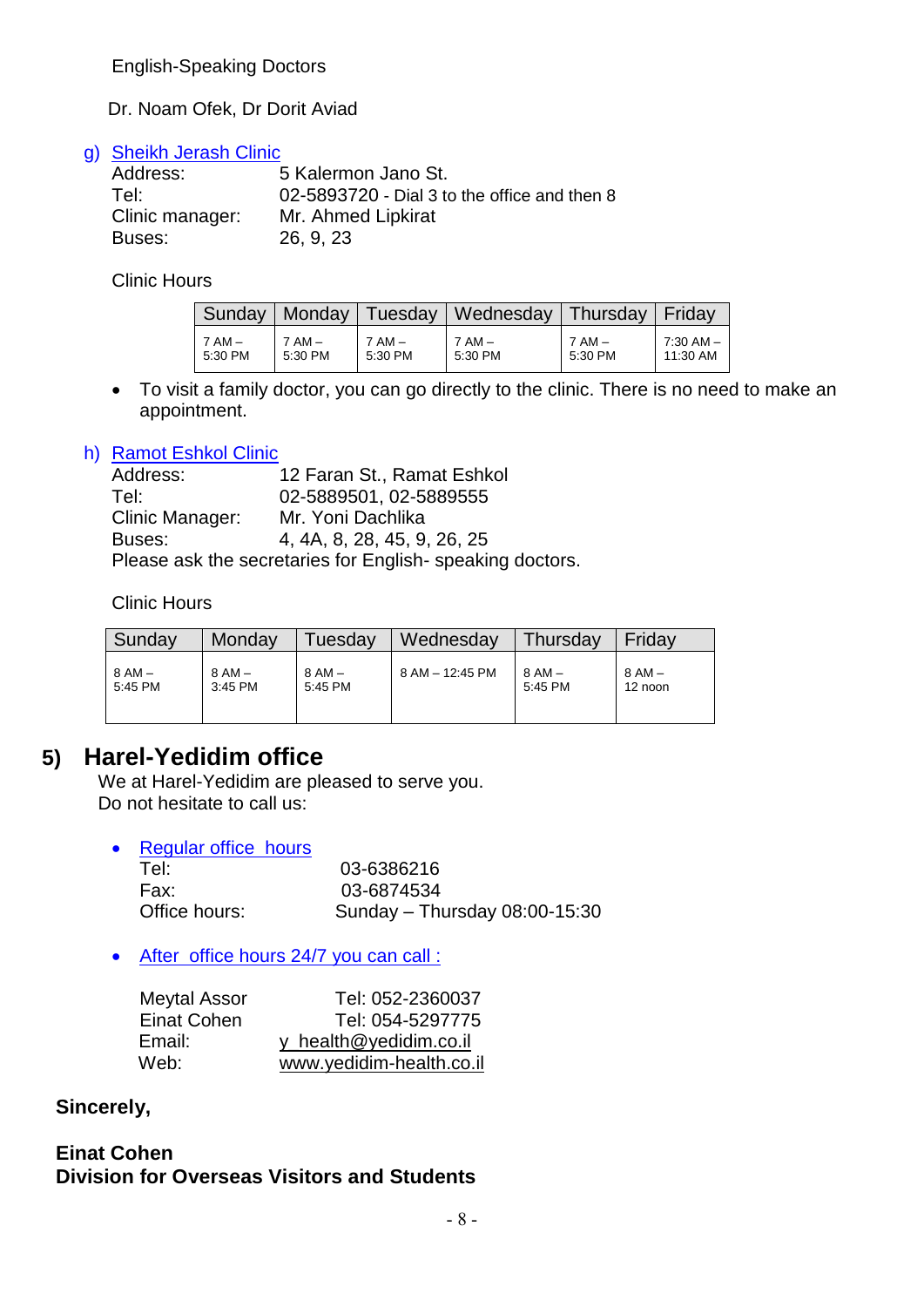## Appendix A: Pharmacies in Jerusalem

As you know, most of the prescription medications that are included in the health service basket are provided free of charge at the pharmacies located in Clalit clinics. If the Clalit clinics are closed, you can obtain these medications in any of the following private pharmacies, where co-pay will be charged for every medication.

| <b>Name</b>                                      | <b>Address</b>                 | Tel.       | <b>Opening Hours</b>                                                                                                                                                                      |
|--------------------------------------------------|--------------------------------|------------|-------------------------------------------------------------------------------------------------------------------------------------------------------------------------------------------|
| Geula                                            | 14 Malh'e<br><b>Israel St.</b> | 02-5371050 | <b>Sunday 8AM-8PM</b><br>Monday 8AM-8PM<br>Tuesday 8AM-8PM<br><b>Wednesday 8AM-8PM</b><br><b>Thursday 8AM-8PM</b><br>Friday 8AM-2PM                                                       |
| <b>Deutsch</b>                                   | 83 Me'a<br>Shearim St.         | 02-5827963 | <b>Sunday 9AM-8PM</b><br><b>Monday 9AM-8PM</b><br>Tuesday 9AM-8PM<br><b>Wednesday 9AM-8PM</b><br><b>Thursday 9AM-8PM</b>                                                                  |
| Medi-Plus                                        | 2 Bar-Ilan St.                 | 02-5822237 | Friday 9AM-1:30PM<br><b>Sunday 8AM-8PM</b><br><b>Monday 8AM-8PM</b><br>Tuesday 8AM-8PM<br><b>Wednesday 8AM-8PM</b><br><b>Thursday 8AM-8PM</b><br>Friday 8AM-2:30PM                        |
| <b>Super-Pharm</b><br><b>Pisgat Zeev</b>         | <b>Hapisga Mall</b>            | 02-5945333 | <b>Sunday 8:30AM-10:30PM</b><br>Monday 8:30AM-10:30PM<br>Tuesday 8:30AM-10:30PM<br>Wednesday 8:30AM-10:30PM<br>Thursday 8:30AM-10:30PM<br>Friday 8AM-3PM<br>Saturday 7PM-11:30PM          |
| <b>Super-Pharm</b><br><b>Malha Mall</b>          | Malha Mall -<br>Kalanit gate   | 02-6793262 | Sunday 9AM-12 midnight<br>Monday 9AM-12 midnight<br>Tuesday 9AM-12 midnight<br><b>Wednesday 9AM-12 midnight</b><br>Thursday 9AM-12 midnight<br>Friday 9AM-3PM<br>Saturday 8PM-12 midnight |
| <b>Center-Pharm</b><br>Hapaamon<br><b>Center</b> | 3 King George<br>St.           | 02-6233441 | Sunday 9AM -8PM<br>Monday 9AM -8PM<br>Tuesday 9AM-8PM<br><b>Wednesday 9AM -8PM</b><br>Thursday 9AM -8PM<br>Friday 9AM-2PM                                                                 |